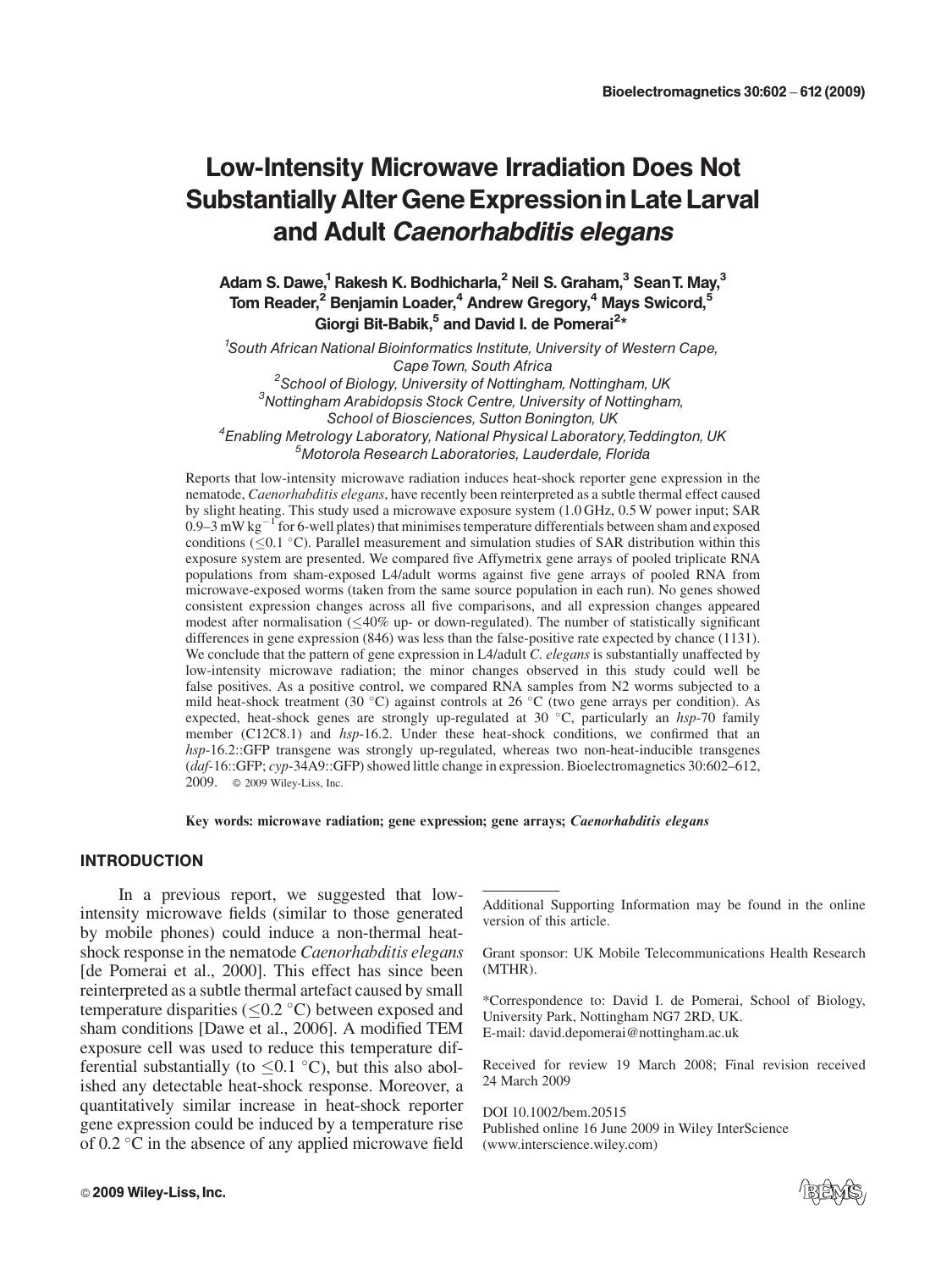[Dawe et al., 2006]. Similarly, slight heating could explain why mutant phenotype prevalence is increased by microwave exposure in several temperature-sensitive C. elegans mutants grown at an intermediate temperature [Gul-Guven et al., 2006].

Although the heat-shock response is useful as a general indicator of cellular stress [see, e.g. de Pomerai, 1996], it goes without saying that the expression of many other genes and signalling pathways could be affected by microwave exposure. Several published gene-array studies document significant changes in the expression of a subset of genes following microwave irradiation [e.g. Belyaev et al., 2006; Remondini et al., 2006; Zhao et al., 2007a,b], whereas other gene-array studies have reported no significant alterations [Gurisik et al., 2006; Qutob et al., 2006; Whitehead et al., 2006]. These published studies in all cases use vertebrate cell cultures exposed to simulated GSM fields (at 0.9 or 1.8 GHz) at a moderate SAR approaching  $2.0 W kg$ <sup>-1</sup> . The present study utilised the model nematode, C. elegans, which was exposed to continuous-wave (CW) 1.0 GHz fields for 2.5 h at a much lower SAR of 0.9–3 mW  $kg^{-1}$  [cf. de Pomerai et al., 2000; Dawe et al., 2006]. Pooled RNA samples and multiple Affymetrix chips ( $5 \times$  sham vs.  $5 \times$  exposed) were used to look for consistent microwave-induced changes in the pattern of gene expression.

## MATERIALS AND METHODS

The wild-type (N2) strain of C. elegans was originally obtained from the MRC Laboratory of Molecular Biology at Cambridge (UK), as was the P90C lac-deleted strain of Escherichia coli used as a food source. C. elegans strain CL2070 (hsp-16.2::GFP) was generously donated by Chris Link (University of Colorado, Boulder, CO), strain TJ356 (daf-16:: GFP) was from the Caenorhabditis Genetics Centre (University of Minnesota, St Louis, MO) and strain BC20306 (cyp-34A9) was supplied by the GFP fusiongene project (headed by David Baillie, Simon Fraser University, Vancouver, Canada). Trizol was obtained from Invitrogen (Paisley, UK). The commercially available Affymetrix C. elegans Genome Array (Affymetrix, Santa Clara, CA) was used for all experiments.

#### **Worm Culture**

N2 worms were cultured at  $15^{\circ}$ C on large 14 cm Petri dishes containing nematode growth medium (NGM) agar overlaid with a lawn of food bacteria (E. coli strain P90C), as described previously [Sulston and Hodgkin, 1988; Dawe et al., 2006]. Worms were then synchronised by egg isolation using bleach [Sulston and Hodgkin, 1988] and the L1 offspring were

filtered using  $5 \mu m$  nylon filters [Mutwakil et al., 1997]. These synchronised cultures were grown up to the L4 stage before exposure. L4 worms were washed off the plates using ice-cold K medium (53 mM NaCl, 32 mM KCl) [Williams and Dusenbery, 1990], filtered using 5 um nylon filters to remove excess bacteria and then dispensed carefully using a magnetic stirrer into two 6-well plates destined for immediate microwave or sham exposure, respectively. The sample volume in each well was always 1.0 ml, as previously used for dosimetry and temperature measurements (see below).

## Microwave and Mild Heat Exposure

One group of worms was exposed to the microwave field  $\tilde{C}$ CW; 1.0 GHz; 0.9–3 mW kg<sup>-1</sup>) for 2.5 h at 26 °C in the modified silver-plated TEM cell described in Dawe et al. [2006], whereas the other group was sham-exposed (no field) for the same length of time at the same temperature in an unmodified copper TEM cell. The temperature difference between exposed samples in the silver-plated cell and sham samples in the copper cell has previously been measured at  $\leq 0.1$  $\rm{^{\circ}C}$  [Dawe et al., 2006], thus minimising the contribution of thermal artefacts to this study. As a positive control, we also compared gene-expression profiles between N2 worms at 30 °C (mild heat shock) and at 26 °C (control), using a shorter exposure time of 1.5 h (see text for explanation).

#### Dosimetry and SAR Modelling

Using 24-well plates containing 1.0 ml of K medium per well, the specific absorption rate (SAR) was measured using an isotropic IndexSAR IXP-010 Efield probe (details at www.indexsar.com/dosimetricprobe.htm) with a 900 MHz CW signal at 1.0 W input power. Output power from the cell was also monitored using a calibrated power sensor, and the results were normalised to 1.0 W into a 50  $\Omega$  load. The single-axis probe has an outer diameter of 1.5 mm and is minimally perturbing to the fields being measured; it was calibrated for SAR in K medium, with the dipole sensor arranged at an angle of  $54.7^\circ$  to the axis (so that the isotropic field is given by the sum of the output voltage measured at three positions 120° apart, rotated on the probe axis). The probe was positioned so as to dip into the K medium with its tip midway between the meniscus and the well floor, using a precision linear slide. This was repeated for each of the 24-well positions. The isotropy of this probe is better than 1 dB. These measurements were conducted at the UK National Physical Laboratory (NPL) as part of a complete calibration of the Nottingham TEM cell used here and previously.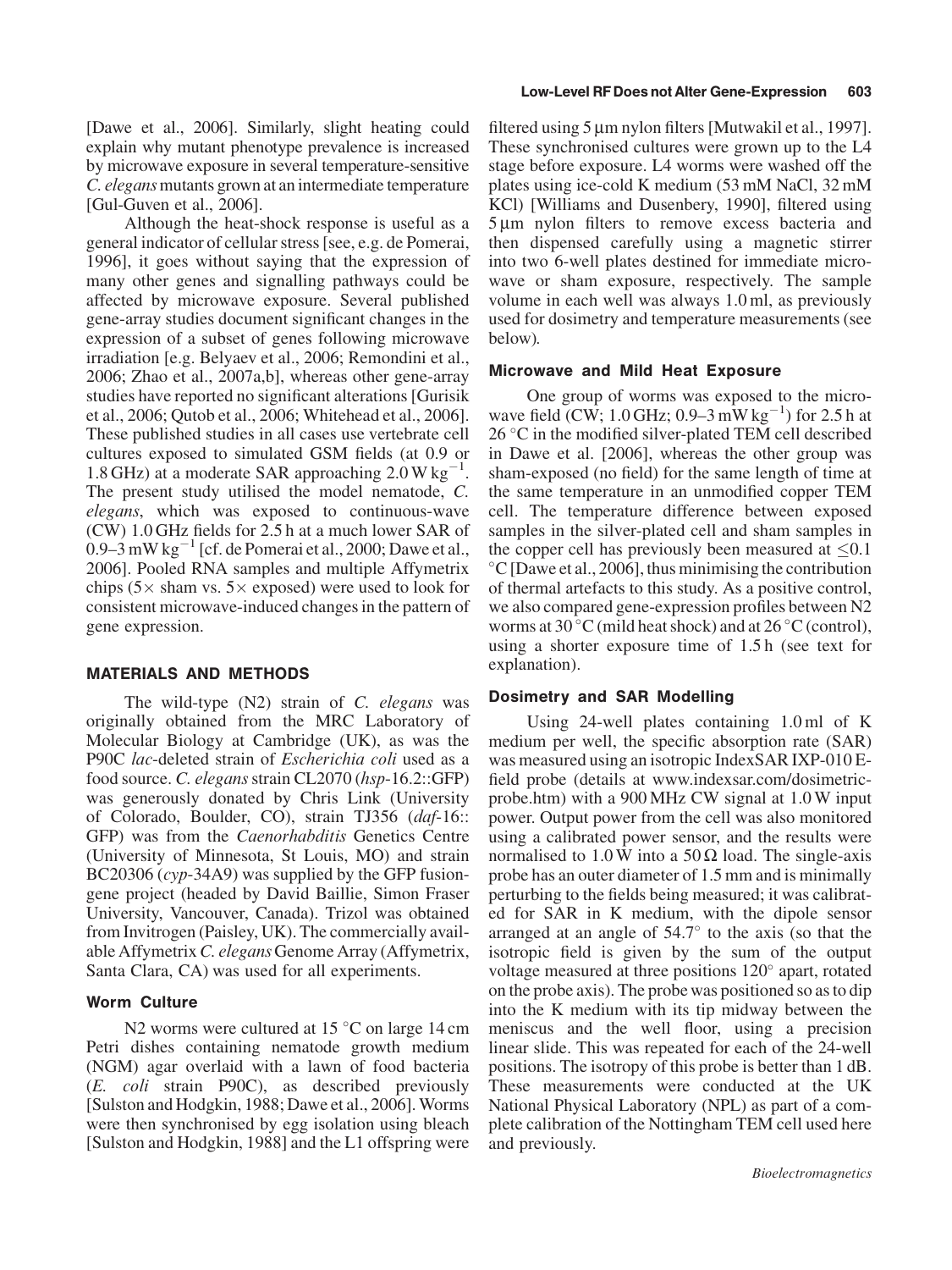#### 604 Dawe et al.

Numerical computer simulations were also used to model the exposure of 1.0 ml of K medium per well in both 6- and 24-well plate formats placed inside this TEM cell, based on the 1.0 GHz field and 0.5 W power input actually used in our experiments. The computations were performed using a commercial software tool XFDTD (Remcom, State College, PA)-based finite difference in time domain (FDTD) method. The geometry of the TEM cell, multiwell plates and K medium (1.0 ml) within each well in the simulation model was as close as possible to the experimental setup and was discretised with a minimum discrimination step of 0.5 mm using a variable grid. The dielectric constant of K medium in simulations was 78.2 (measured using an HP 85070C Dielectric Probe kit) while conductivity was 1.16 S/m; SAR was computed for a mass density of  $1 \text{ g cm}^{-3}$ . The greyscale squares in Figure 2B,C show average SAR per  $0.5 \text{ mm}^3$ voxel in the basal layer of K medium, centred 0.25 mm above the floor of each well. For direct comparison with probe measurements (above), we also modelled the SAR distribution in a layer of medium midway between the well floor and meniscus in the 24-well format (Figure 2A). SAR modelling for other layers of liquid within the sample is available as a Powerpoint presentation (shown in Supplementary Material 1).

# RNA Extraction

Aliquots of L4 worms were either sham-exposed (control; no field) in a copper TEM cell, or exposed to 1.0 GHz, 0.5 W for 2.5 h at 26  $^{\circ}$ C in a silver-plated TEM cell [Dawe et al., 2006]. In a separate experiment, batches of L4 worms were incubated (again in 6-well plates) for 1.5 h at either 26  $\degree$ C (cf. sham controls) or  $30^{\circ}$ C (mild heat shock). Post-exposure, the worms were quickly removed from the 6-well dishes using glass pipettes, pelleted by centrifugation (3000g for 3 min) and then dropped in small concentrated pellets (again using a glass pipette) into liquid nitrogen. These pellets were then crushed using a precooled mortar and pestle  $(-80 \degree C)$  in the presence of 2 ml of Trizol (Invitrogen). The worm–Trizol slurry was transferred by spatula into a 50 ml tube, left to defrost at room temperature with regular agitation, and then transferred to  $2 \times 1.5$  ml microcentrifuge tubes. A standard Trizol RNA extraction was then performed according to the manufacturer- 's instructions. All microcentrifuge tubes, the spatula and mortar and pestle were autoclaved and pretreated with RNaseZap (Ambion, Huntingtdon, UK) and diethyl pyrocarbonate (DEPC)-treated water prior to use. RNA samples from three exposure runs (performed on different days) were combined for hybridisation onto microarrays. Thus the results below are derived from 5 sets of sham gene arrays pooled from 15 sham exposures, compared against 5 sets of exposed gene arrays pooled from 15 microwave exposures. RNA was transported on dry ice and stored at  $-80$  °C. Only two gene arrays and two replica runs per test condition were used for the 1.5 h positive controls, where mild heat shock at 30  $\degree$ C was compared against 26  $\degree$ C shams. Air temperatures were monitored continuously throughout these positive control experiments using Gemini TinyTalk™ temperature loggers (RS Components, Corby, UK) with a thermosensor sensitivity of  $\pm$  0.5 °C, reporting every 20 s. Temperature recordings for these runs are available as Supplementary Material 2; the average temperatures are very close to 25.5 and  $30 °C$ , respectively, but readings fluctuate as expected across a range of 1.0 °C (mean  $\pm$  0.5 °C). To minimise the time taken for temperature acclimation, the 6-well plates containing 1.0 ml per well of K medium were prewarmed for several hours in the respective 26 and  $30^{\circ}$ C incubators. These plates were removed very briefly for addition of worm aliquots (as above) and were then returned to the same incubator.

# RNA Labelling and Hybridisation to Affymetrix Gene Chips

RNA quality was analysed with the Agilent 2100 Bioanalyser (Agilent Technologies, Geneva, Switzerland) using the RNA 6000 nano kit. All 14 RNA samples were of sufficient quality for gene array analysis, with 28S:18S rRNA ratios of between 1.8 and 2.7. Approximately  $5 \mu g$  of total RNA from each sample was used to produce cDNA using the GeneChip<sup>®</sup> One-cycle cDNA synthesis kit (Affymetrix), as per the manufacturer's instructions. Double-stranded cDNA products were purified using the GeneChip<sup> $\circledast$ </sup> Sample Cleanup Module (Affymetrix). The synthesised cDNAs were transcribed in vitro by T7 RNA polymerase using biotinylated nucleotides to generate biotinylated complementary RNAs (cRNAs) using the GeneChip<sup>®</sup> HT IVT labelling kit (Affymetrix), according to the manufacturer's instructions. The cRNAs were purified using the GeneChip<sup>®</sup> Sample Cleanup Module (Affymetrix). The cRNAs were then randomly fragmented at 94  $\degree$ C for 35 min in a buffer containing 40 mM Tris–acetate (pH 8.1), 100 mM potassium acetate and 30 mM magnesium acetate to generate molecules of approximately 35–200 bp. Affymetrix C. elegans Genome GeneChip® arrays were hybridised with  $15 \mu$ g of fragmented labelled cRNA for 16 h at  $45$  °C as described in the Affymetrix Technical Analysis Manual using the GeneChip<sup>®</sup> hybridisation control kit and GeneChip<sup>®</sup> hybridisation, wash and stain kit (Affymetrix). GeneChip<sup>®</sup> arrays were stained with streptavidin–phycoerythrin solution and scanned with an Affymetrix G2500A GeneArray scanner. Following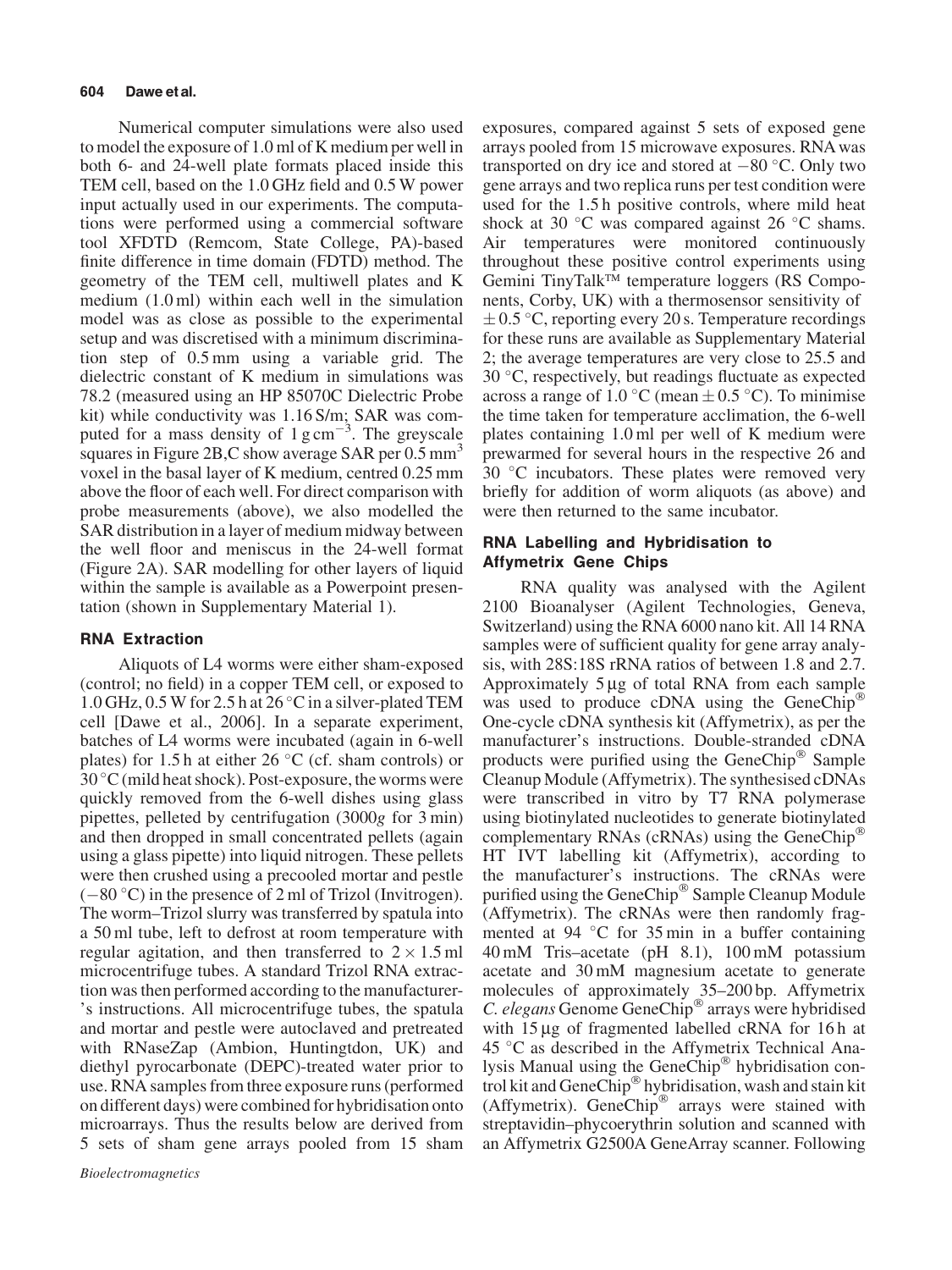scanning, non-scaled RNA signal intensity (CEL) files were generated using  $GeneChip^{\circledR}$  operating software (GCOS; Affymetrix) and normalised data were generated with the GCOS software using the MAS 5 algorithm (Affymetrix Microarray Suite User Guide: http:// www.affymetrix.com/support/technical/manuals.affx). The ratios of  $5'$  to  $3'$  sequence representation on the final gene arrays were checked for several housekeeping transcripts (catalase, GAPDH, Gly4, ubiquitin and actin): for GAPDH and actin these were mostly close to unity, for catalase they were around 0.5, while for Gly4 they were much higher (4.0 to nearly 5.0) and for ubiquitin much lower (around 0.2). These ratios were fairly constant across all of the different RNA samples, suggesting that these differences in  $5^{\prime}:3^{\prime}$  ratios reflect differential probe efficiency. The most divergent ratios were those seen for sham 1.

## GFP Reporter Expression Analysis

Three transgenic strains carrying integrated GFP fusion genes were chosen from a panel of stress-inducible strains. One of these (CL2070) carries an hsp-16.2::GFP fusion gene known to be inducible by mild heat (at  $30^{\circ}$ C), whereas previous work [Anbalagan and de Pomerai, unpublished work] suggested that neither *daf*-16::GFP (TJ356) nor cyp-34A9::GFP (BC20306) fusion genes is heatinducible (all three are inducible by other stressors). Cultures of each strain were grown at  $15^{\circ}$ C, washed with ice-cold K medium as above and aliquotted equally in liquid K medium (with constant gentle stirring to prevent worms from settling) into 24-well plates using 0.3 ml per well (containing about 500 worms). These liquid cultures were exposed for up to 6 h at either 26  $\mathrm{^{\circ}C}$  (control) or 30  $\mathrm{^{\circ}C}$  (heat shock). Temperature records for this extended run and for three shorter 1.5 h runs (used for RNA preparations) are shown in Supplementary Material 2; in essence, these set temperatures correspond to measured actual values of 25.5 °C (occasionally rising to 26.0 °C) and 30.0 °C (overshooting to 30.5 °C initially, then settling back to 30.0  $\degree$ C and occasionally dropping to 29.5  $\degree$ C). Thus a temperature disparity of  $4-5$  °C was maintained throughout between the control and heat-shock conditions. After 3 h, and again after 6 h, the contents of each well were transferred to a 96-well, black, nonfluorescent microplate with round-bottomed wells (Nunclon, Cole-Parmer Instruments, Hanwell, London, UK) and the worms were allowed to settle on ice for 10 min. GFP fluorescence was measured in each worm pellet using a Perkin-Elmer Victor 1420 plate fluorometer with excitation and emission filters for GFP. Because the *daf*-16::GFP strain showed much higher constitutive GFP expression than the other two strains,

all GFP measurements (in relative fluorescence units, RFU) have been normalised to the 3 h control value (at  $26^{\circ}$ C) for each strain. Each bar in Figure 3 shows the mean and standard error derived from four independent replicates for that strain.

## Data Analysis

The non-scaled RNA CEL files were loaded into GeneSpring analysis software (GeneSpring 7.3; Agilent Technologies) using the Robust Multichip Average (RMA) prenormalisation algorithm [Irizarry et al., 2003]. Further normalisations were performed for each experiment using a three-step process: (i) probe sets with a signal value  $< 0.01$  were set to 0.01, (ii) per chip normalisation to the 50th percentile, (iii) each gene signal from the microwave-treated sample was normalised to the corresponding sham sample and the sham samples normalised to themselves. Raw P-values obtained from paired t-tests were evaluated in the light of the high probability of making a 'false discovery' [Storey and Tibishrani, 2003]. We have therefore adjusted the P-values using a standard correction for instances of multiple testing [Benjamini and Hochberg, 1995]. The minimum false discovery rate at which each P-value could be described as significant (the  $q$ -value) was estimated using the  $q$ -value v1.0 library implemented in the statistical package R, v 2.4.1. The data discussed in this publication are accessible in the NCBI Gene Expression Omnibus (GEO; http://www.ncbi. nlm.nih.gov/geo/) [Edgar et al., 2002] through the GEO series accession number GSE10787.

# RESULTS

A schematic plan of the Nottingham TEM cell is shown in Figure 1A, indicating the central position of the 24-well plate used for sample exposures in previous studies [Dawe et al., 2006]. Figure 1B shows the measured SAR distribution with a loaded 24-well plate (each well containing 1.0 ml of K medium) for a 0.9 GHz CW signal at 1.0 W input power, using the NPL measurement equipment and conditions described in the Materials and Methods Section. SAR was highest in the input corner wells (up to  $\sim 40 \text{ mW kg}^{-1}$ ) and lowest in the central wells  $(\sim 4 \text{ mW kg}^{-1})$ . However, because very large numbers of sham and exposed worms were required for RNA preparations and gene -array analysis in this study, we minimised potential problems from anoxia and overcrowding by conducting the exposures in 6-well plates. Similar SAR measurements were not conducted in this 6-well plate format, but SAR modelling by FDTD was performed for both 6 and 24-well formats. Figure 2A confirms that peak SAR in the middle layer of K medium (halfway between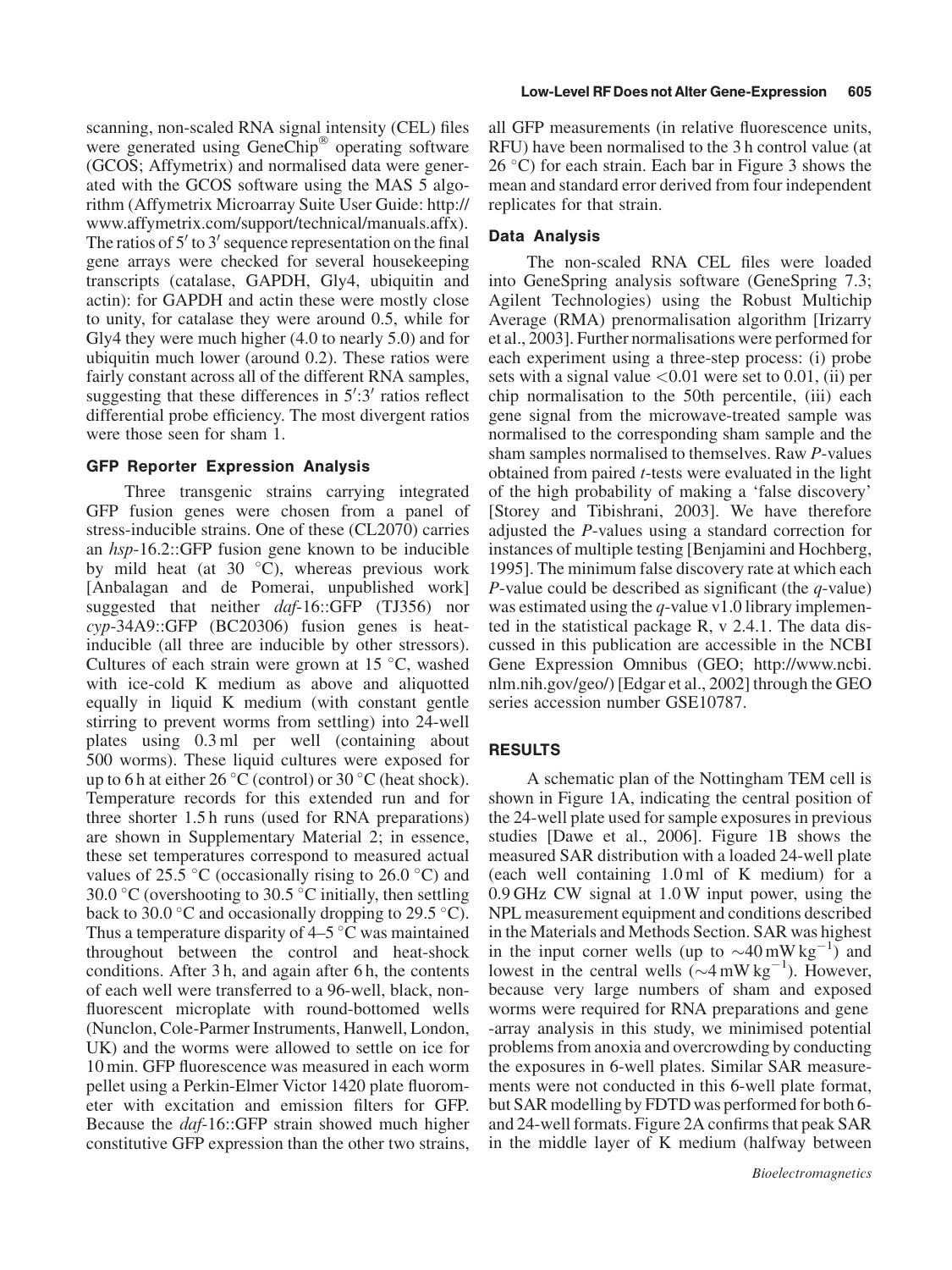

Fig. 1. Measured SAR distribution in K medium for a 24-well plate. Part A shows a schematic cross-section of the octahedral Nottingham TEM cell, with a 24-well multiwell plate placed centrally on the waveguide septum. The SAR measurements shown in part **B** were performed as described in Materials and Methods Section, using an isotropic IndexSAR IXP-010 E-field probe dipping into 1.0 ml of K medium (midway between meniscus and floor), which had been dispensed beforehand into each well of the 24-well plate. In this experiment, a 0.9 GHz CW field was applied, and results were normalised to a 1.0 W power input (NB these conditions differ somewhat from those used in the simulations shown in Figure 2, and in the gene-array experiments described here).

meniscus and floor, as in Fig. 1B), is essentially confined to the corner wells, with an overall variation from about 2 to 20 mW kg<sup>-1</sup> (for a 0.5 W input, rather than 1.0 Was in Fig. 1B). Thus SAR measurements for the 24 -well format are generally in close agreement with FDTD modelling and also with independent TLM modelling [Vasic and Thomas, unpublished work; data not shown]. FDTD modelling predicts a somewhat higher and more uniform SAR in the basal layer of K medium for the 24-well format, as shown in Figure 2B. However, we note that FDTD modelling predicts ninefold lower SAR for this same basal layer in the 6-well compared to the 24-well format (Fig. 2C vs. Fig. 2B). Normalised to 0.5 W of average power supplied to the TEM cell at 1.0 GHz, simulations for the basal layer of K medium in 24-well plates gave a peak

1 g average SAR of 8.2 mW  $kg^{-1}$ , a total average SAR in K medium of 4.7 mW kg<sup>-1</sup> and the peak point in the exposed medium was  $25 \text{ mW kg}^{-1}$  (Fig. 2B). For the 6well exposure system as used here, similar modelling gave a peak 1 g average SAR of  $1.0 \text{ mW kg}^{-1}$ , a total average SAR of  $0.88 \text{ mW kg}^{-1}$  and the peak point in exposed K medium was  $2.7 \text{ mW kg}^{-1}$  (Fig. 2C). These SAR estimates relate to average voxel values centred 0.25 mm above the floor of each well, since this basal layer of K medium is where worms  $(\sim 100 \,\mu m)$  in diameter) spend most of their time resting or crawling. SAR modelling for other layers of medium is available as Supplementary Material 1, but detailed modelling of the meniscus region requires higher resolution and is in any case not relevant to worms residing mainly in the basal layer.

The actual SAR experienced by worms crawling across the well floor in a microwave-exposed 6-well multiwell plate is therefore likely to vary from  $\langle 1.0 \text{ mW kg}^{-1}$  in central wells up to a maximum of  $2.7 \text{ mW kg}^{-1}$  in the corner wells (at 0.5 W input power). Clearly the RNA extraction and gene array procedures pool worms from all exposed wells together and compare these against unexposed sham controls. Even when using the 24-well format (where SAR is  $\sim$ 9-fold higher; up to 25 mW kg<sup>-1</sup> in corner wells), we have been unable to detect any significant differences in hsp-16.1::lacZ expression between corner and central wells after microwave exposure [Dawe and de Pomerai, unpublished work].

Table 1 lists the genes that showed possible up- or down-regulation (by  $\geq 20\%$ ) following microwave exposure, ordered by n-fold change in expression relative to sham controls after standard normalisation (see Materials and Methods Section). The maximum increase observed is only 40% (for F40F12.5, encoding an orthologue of human CYLD1). One gene that was variably up-regulated in three out of five runs (albeit by only 17% on average) is the F59D8.1 locus including two linked vitellogenin (yolk-protein) genes, vit-3 and vit-4. At first sight, this might be consistent with a previous report that microwave exposure can speed up egg production in C. elegans [de Pomerai et al., 2002], although this observation could also be plausibly explained by slight heating. Vitellogenin (vit) genes are expressed in the adult gut to facilitate egg production, but not in L4 larvae (which produce only sperm in the hermaphrodite gonad); thus the onset of vit gene expression is diagnostic of the transition from L4 to adulthood. However, the vit-3/-4 locus is part of a vitellogenin multigene family comprising five closely related X-linked genes ( $vit-1$  to  $-5$ ) plus one distantly related autosomal gene (vit-6) [Heine and Blumenthal, 1986]. Most are co-regulated in the adult intestine,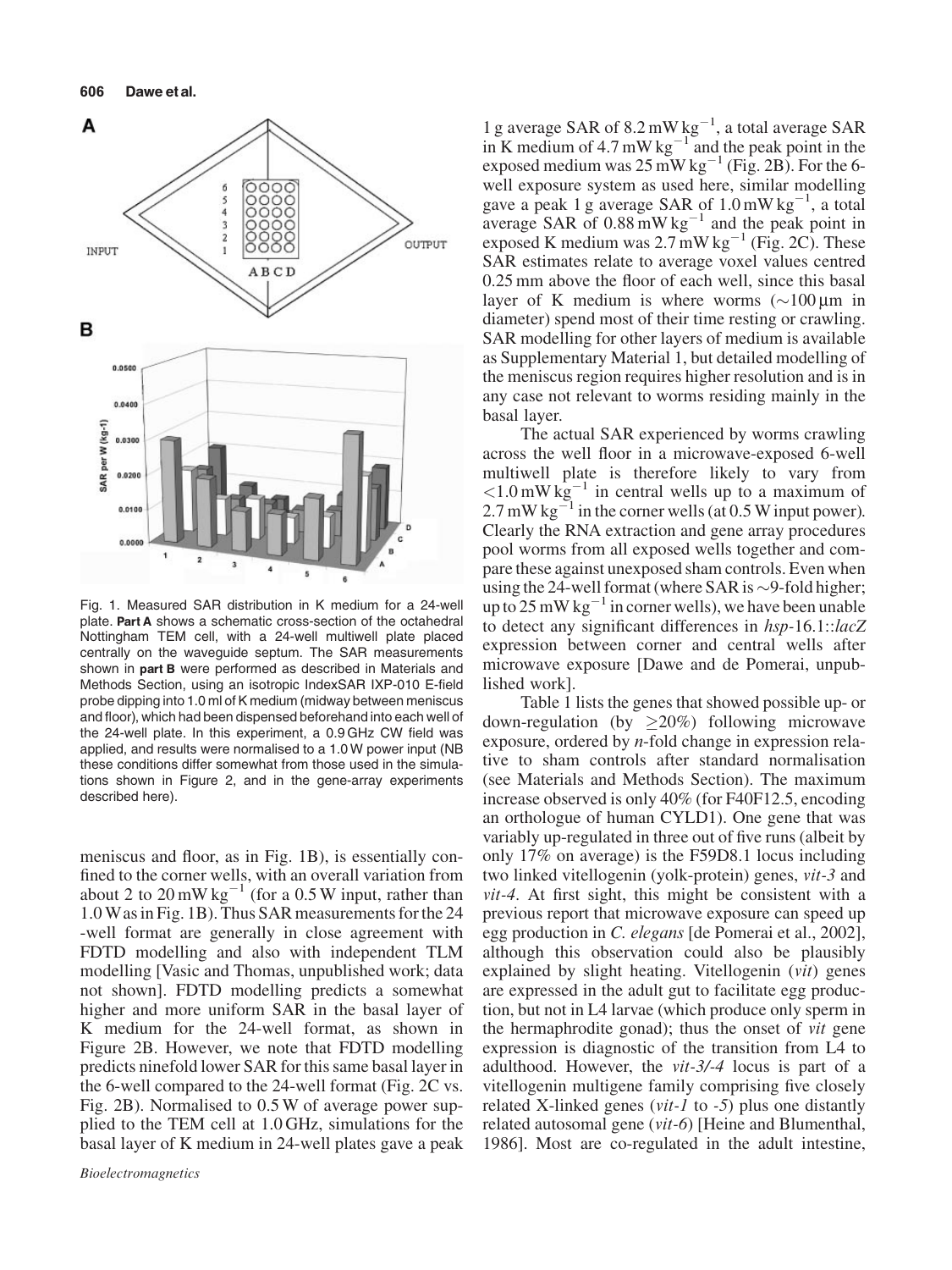

Fig. 2. Modelling of SAR distributions for 24- and 6-well plates in K medium. Numerical computer simulations were used to simulate SAR for 1.0 GHz CWfields at 0.5 W input power in 1.0 ml samples of K medium dispensed into each well of a 24-well (parts A,B) or 6-well (partC) plate inside the TEM cell as above (Fig. 1A). The computations were performed using the XFDTD commercial software tool (Remcom), as described in the Material and Methods section, and the geometry of the simulation model was as close as possible to the actual experimental setup. The SAR estimates are averaged for each 0.5 mm<sup>3</sup> voxel in either: (i) the middle layer of K medium (midway between meniscus and floor, corresponding to the probe location in Fig. 1B) as shown in part A; or (ii) the basal layer of K medium above the well floor in both plate formats (centred 0.25 mm above the floor) as shown in parts B and C. The greyscale bar on the right of each figure shows the SAR in W kg $^{-1}$ . Each plate is shown in the same orientation with row A (closest to input; Fig. 1A) uppermost.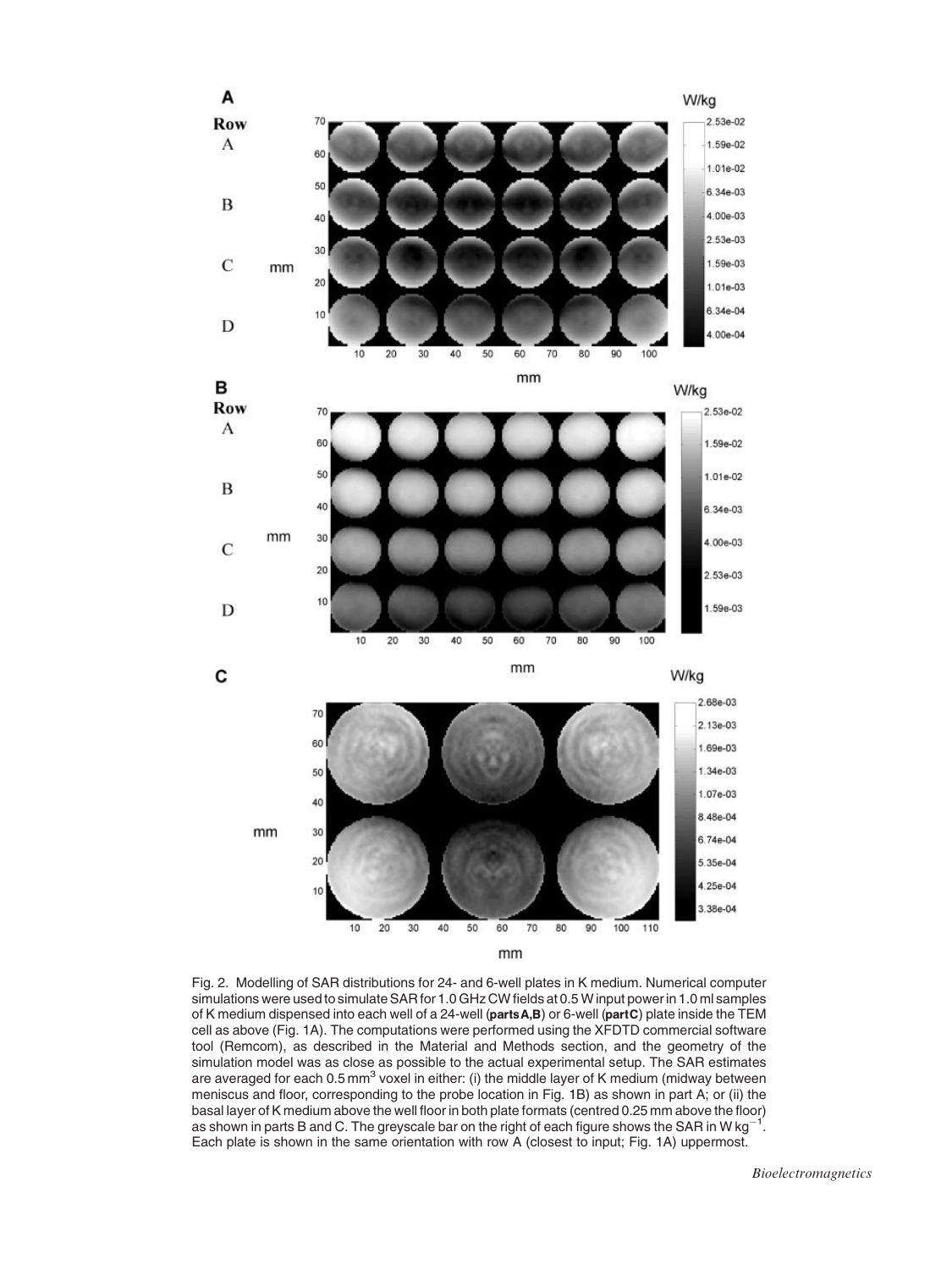| Gene name and/or<br>identifier     | $n$ -fold<br>change | $P$ -value | Inferred biological or molecular function                                                     | Gene ontogeny term $(s)$                            |
|------------------------------------|---------------------|------------|-----------------------------------------------------------------------------------------------|-----------------------------------------------------|
| F40F12.5 (3K988)                   | 1.405               | 0.048      | Human CYLD1 orthologue (NFKB signalling)                                                      | Cellular signalling?                                |
| F54D11.2 (5F105)                   | 1.31                | 0.037      | $\alpha$ / $\beta$ hydrolase                                                                  | Embryonic development                               |
| Y67D8A.1 (4E15)                    | 1.30                | 0.007      | Phosphorylase kinase $\beta$ subunit                                                          | Glycogen metabolism                                 |
| Y69A2AR.16 (4D293)                 | 1.28                | 0.006      | Exportin 4-nuclear export                                                                     | Metabolic process                                   |
| T14G11.3                           | 1.27                | 0.030      | Mitochondrial inner membrane protein                                                          | Membrane organisation                               |
| Y41D4B.19 npp-8                    | 1.27                | 0.040      | Nuclear pore complex protein                                                                  | Nucleocytosplasmic transport;<br>embryonic cleavage |
| Y57G11C.15 sec-61α                 | 1.25                | 0.046      | Transport protein                                                                             | Protein secretion                                   |
| T22B11.5 (4F462)                   | 1.24                | 0.011      | Mitochondrial 2oxoglutarate dehydrogenase                                                     | Glycolysis                                          |
| Y39H10A.3 mtm-9                    | 1.24                | 0.044      | Myotubularin-endocytosis in coelomocytes                                                      | Endocytosis                                         |
| F52B11.3 noah-2                    | 1.24                | 0.039      | Essential for mechanoreceptor potential                                                       | Embryonic development                               |
| Y45G5AM.9 (5E660)                  | 1.23                | 0.043      | Attractin and platelet-activating factor acetylhydrolase                                      | Putative nuclear protein?                           |
| Y59A8A.3                           | 1.23                | 0.042      | Protein with four coiled coil domains—putative<br>involvement in transport to Golgi apparatus | Protein trafficking?                                |
| ZK1073.1 (XQ738)                   | 1.22                | 0.049      | NDR-1—essential for cell differentiation                                                      | Cell differentiation                                |
| C <sub>27</sub> C <sub>7.1</sub>   | 1.22                | 0.006      | Putative nuclear protein                                                                      | Putative nuclear protein?                           |
| T05D4.1 (3O652)                    | 1.22                | 0.038      | Fructose-1,6-bisphosphate aldolase                                                            | Glycolysis                                          |
| B0334.5                            | 1.22                | 0.025      | Phytoene/squalene synthetase                                                                  | Regulation of growth rate                           |
| C <sub>16</sub> C <sub>10.11</sub> | 1.22                | 0.038      | Mitochondrial carrier protein; EtOH-induced                                                   | Energy metabolism?                                  |
| M01D7.7 egl-30                     | 1.21                | 0.010      | Heterotrimeric G protein $\alpha$ subunit                                                     | Signal transduction                                 |
| F38A6.3 hif-1                      | 1.21                | 0.038      | Hypoxia-inducible transcription factor                                                        | Transcriptional regulation                          |
| W02D9.3                            | 1.20                | 0.008      | HMG-box protein                                                                               | Chromosome segregation                              |
| F59D8.1/.2 vit-3/-4                | 1.17                | 0.002      | Major adult yolk proteins (vitellogenins)                                                     | Embryo dev.; lipid transport                        |
| F36F2.2 (IJ593)                    | 0.85                | 0.029      | Uncharacterised protein                                                                       | Not assigned                                        |
| ZC455.10 fkb-4                     | 0.85                | 0.023      | FKBP-type peptidyl-prolyl cis-trans isomerase                                                 | Protein modification                                |
| C54F6.14 ftn-1                     | 0.84                | 0.015      | Ferritin 1 heavy chain                                                                        | Iron homeostasis                                    |
| B0454.10 sri-30                    | 0.84                | 0.05       | Class I serpentine G-protein coupled receptor                                                 | Chemosensory?                                       |
| F45C12.3 (2C19)                    | 0.84                | 0.04       | Homeodomain transcription factor                                                              | Transcriptional regulation                          |
| W02B3.3 (3B284)                    | 0.82                | 0.031      | Uncharacterised protein                                                                       | Not assigned                                        |

| TABLE 1. Genes Showing Significant ( $P \le 0.05$ ) Expression Changes of $\ge 20\%$ in Microwave-Exposed Compared to Sham |  |  |  |
|----------------------------------------------------------------------------------------------------------------------------|--|--|--|
| Controls, Based on Pairwise Comparisons of all Five Replica Gene Arrays for Each Condition                                 |  |  |  |

Several transcripts showing similarly altered expression do not correspond to any known (or annotated) C. elegans gene, and these have therefore been omitted.

being subject to repression by the *double-sex-related* MAB-3 transcription factor, which is in turn negatively regulated by the TRA-1 sex-determining transcription factor [Shen and Hodgkin, 1988; Yi et al., 2000]. However, none of the other vit genes showed any significant change in expression between sham and exposed conditions (expression ratios of 0.9–1.1) in any of the five runs. Thus the apparent up-regulation of vit-3/-4 is unlikely to be of any significance biologically.

As a positive control, we heat-shocked N2 worms for 1.5 h at 30  $^{\circ}$ C and compared duplicate gene arrays against parallel 26 $\degree$ C sham controls (for each run, two batches of N2 C. elegans L4 larvae were split equally between the 26 and 30  $\degree$ C conditions prior to exposure). Comparisons between the two heat-shock gene arrays at 30 °C and their respective controls at 26 °C reveal a large number of gene expression changes that appear significant both statistically ( $P \leq 0.05$ ) and quantitatively ( $\geq$ 2-fold change). Prominent among the upregulated genes are those encoding several heat-shock proteins, notably a major inducible hsp-70 (C12C8.1;

16.6-fold) and hsp-16.2 (7.2-fold). Unfortunately, these changes do not stand up to further statistical scrutiny after applying the Benjamini–Hochberg correction and could therefore represent false positives (see Discussion Section). This is largely a consequence of discrepancies between the two 26  $\degree$ C sham arrays (see Supplementary Material 3); by contrast, the two 30  $^{\circ}$ C heat-shock arrays show very similar patterns of altered gene expression. We therefore conducted a further comparison between the two 30  $^{\circ}$ C heat-shock gene arrays and the original set of five  $26^{\circ}$ C sham arrays from the main microwave study (noting that these were exposed for 2.5 h rather than 1.5 h at 26  $^{\circ}$ C). This indicates that 1585 genes show significantly altered expression at 30 °C compared to 26 °C, with  $P \le 0.05$ even after applying the Benjamini–Hochberg correction; 556 of these are down-regulated by  $\geq$ 2-fold, while 1029 are up-regulated by  $>2$ -fold. Table 2 lists those genes showing  $\geq$ 10-fold up-regulation and  $>6.67$ -fold down-regulation. The latter group mostly encode uncharacterised proteins, of which 25% (3 out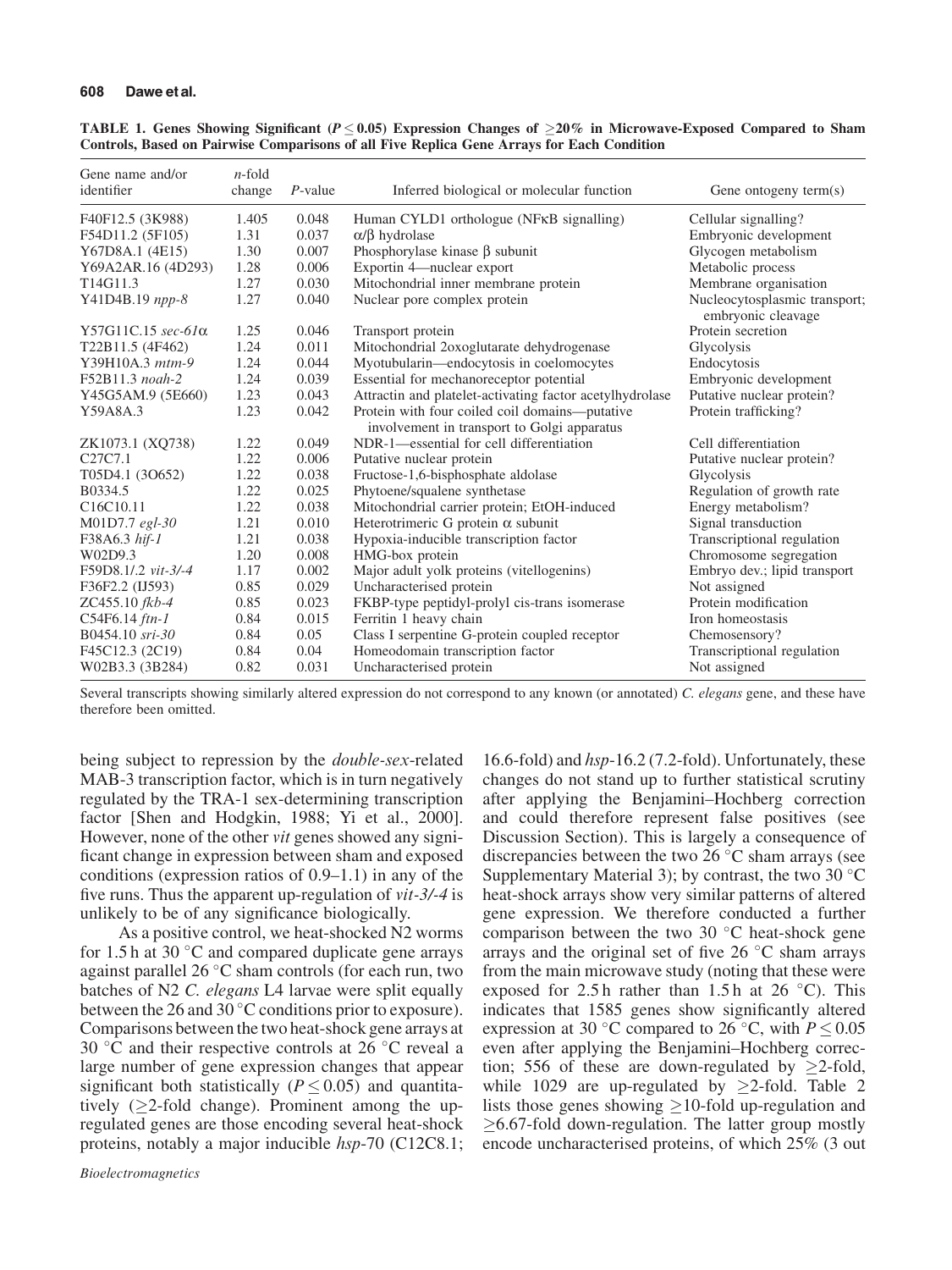| Gene name and/or<br>identifier   | $n$ -fold<br>change | $P$ -value         | Inferred biological/molecular function                                        | Gene ontogeny term(s)             |
|----------------------------------|---------------------|--------------------|-------------------------------------------------------------------------------|-----------------------------------|
| C12C8.1 major hsp-70             | 94.9                | 0.009              | Major inducible heat-shock protein                                            | Protein trafficking and repair    |
| F44E5.4 major $hsp-70$           | 63.0                | 0.004              | Major inducible heat-shock protein                                            | Protein trafficking and repair    |
| ZK666.6 clec-60                  | 59.1                | 0.0003             | C-type lectin                                                                 | Cell-surface carbohydrate binding |
| C45G7.3 ilys-3                   | 39.1                | $3\times10^{-5}$   | Invertebrate lysozyme (inducible by<br>Microbacterium nematophilum infection) | Antibacterial lysozyme            |
| F22B5.3 cut-3                    | 35.1                | $3 \times 10^{-5}$ | Cuticulin family member                                                       | Cuticle formation                 |
| T05H10.3                         | 30.9                | 0.001              | Permease of major facilitator superfamily                                     | Transport across cell membranes   |
| Y53G8AM.5                        | 27.6                | 0.008              | Putative secreted/extracellular protein?                                      | Not assigned                      |
| H27M09.4 dpy-14/col-59           | 26.1                | 0.004              | Type IIIα1 collagen                                                           | Cuticle formation                 |
| C08B6.4 <sub>b</sub>             | 25.0                | 0.036              | Chtinase                                                                      | Catabolism                        |
| F19B2.5                          | 22.4                | 0.009              | Similarity to mouse helicase-like TF                                          | Not assigned                      |
| T22G5.7 spp-12 (dod-5)           | 21.5                | 0.01               | Saposin-like protein                                                          | Sphingolipid metabolism (?)       |
| F54D8.1 dpy-17                   | 20.3                | 0.003              | Collagen $\alpha$ precursor                                                   | Cuticle formation                 |
| F17E9.11 lys-10                  | 19.5                | 0.002              | Lysozyme family member                                                        | Antibacterial lysozyme            |
| E03H4.10 clec-17                 | 16.5                | 0.005              | C-type lectin                                                                 | Cell-surface carbohydrate binding |
| Y46H3A.3 hsp-16.2                | 16.3                | 0.014              | Small heat-shock protein family member                                        | Prevention of protein aggregation |
| F36D3.9 cpr-2                    | 15.3                | 0.035              | Cysteine-type endopeptidase                                                   | Protein catabolism                |
| ZK1248.2 col-74                  | 14.8                | 0.009              | Collagen                                                                      | Cuticle formation                 |
| F40E10.1 hch-1/aas-34            | 13.6                | 0.045              | Metallopeptidase? (required for hatching)                                     | Protein catabolism                |
| C02B4.2 nhr-17                   | 13.1                | 0.0003             | Nuclear hormone receptor family member                                        | Transcriptional regulation        |
| C54D1.2 clec-86                  | 12.9                | 0.008              | C-type lectin                                                                 | Cell-surface carbohydrate binding |
| F53B3.5                          | 12.6                | 0.003              | Claudin (with four transmembrane domains)                                     | Integral membrane protein         |
| Y110A2AL.4                       | 11.9                | 0.0003             | Uncharacterised protein                                                       | Not assigned                      |
| F56D5.1 col-121                  | 11.7                | 0.003              | Collagen                                                                      | Cuticle formation                 |
| C45G7.2 mboa-3                   | 11.6                | 0.032              | Membrane-bound O-acyltransferase                                              | Membrane protein                  |
| T27E4.2 hsp-16.11                | 11.3                | 0.011              | Small heat-shock protein family member                                        | Prevention of protein aggregation |
| W03G1.7 asm-7                    | 10.8                | 0.012              | Acid sphingomyelinase                                                         | Sphingolipid metabolism           |
| Y41C4A.11                        | 10.5                | 0.0017             | Paralog of $\beta'$ subunit of COPI complex                                   | Vesicle trafficking               |
| F55C10.3 col-165                 | 10.4                | 0.012              | Collagen                                                                      | Cuticle formation                 |
| F37B1.4 gst-15                   | 10.0                | 0.0003             | Glutathione-S-transferase                                                     | Phase II xenobiotic metabolism    |
| ZK484.8 nspd-1                   | 0.15                | 0.010              | Uncharacterised nematode-specific protein                                     | Not assigned                      |
| C33F10.1                         | 0.15                | 0.007              | Uncharacterised protein (membrane?)                                           | Not assigned                      |
| C24D10.7 nspd-3                  | 0.15                | 0.008              | Uncharacterised nematode-specific protein                                     | Not assigned                      |
| Y67D8C.8                         | 0.14                | 0.025              | Chondroitin proteoglycan                                                      | Extracellular matrix              |
| T <sub>28</sub> D <sub>6.3</sub> | 0.14                | 0.002              | Uncharacterised protein                                                       | Not assigned                      |
| F32A5.2a                         | 0.14                | 0.003              | Peroxidase/oxygenase                                                          | Oxidative stress response         |
| F41H10.7 elo-5                   | 0.14                | 0.003              | PUFA elongase                                                                 | Fatty acid metabolism             |
| C <sub>27</sub> D <sub>6.3</sub> | 0.14                | 0.013              | Uncharacterised protein                                                       | Not assigned                      |
| T23B7.1 nspd-4                   | 0.14                | 0.008              | Uncharacterised nematode-specific protein                                     | Not assigned                      |
| C04F12.7                         | 0.12                | 0.025              | Uncharacterised protein                                                       | Not assigned                      |
| ZK512.7                          | 0.10                | 0.014              | Uncharacterised protein                                                       | Not assigned                      |
| T13F3.6                          | 0.09                | 0.009              | Uncharacterised protein                                                       | Not assigned                      |

TABLE 2. Genes Showing Significant Expression Changes ( $P \le 0.05$  After FDR) in Heat-Shocked (30 °C for 1.5 h; Two Arrays), Compared to Sham Controls  $(26 °C)$  for 2.5 h; Five Arrays)

Only those genes that are  $\geq$ 10-fold up-regulated or  $\leq$ 6.67-fold down-regulated are listed here. See text for details.

of 12) are nematode-specific (nspd-4, -3 and -1). The larger group of strongly up-regulated genes includes two  $hsp-70$  genes (C12C8.1 by 95-fold; F44E5.4 by 63-fold) and two small heat-shock genes (hsp-16.2 by 16.3-fold; hsp-16.11 by 11.3-fold). Other heat-shock genes showing significant up-regulation (between 2- and 10-fold) include:  $hsp-16.41$  by 8.2-fold, *hsp*-17 by 8.0-fold,  $hsp-43$  by 3.9-fold,  $hsp-16.48$  by 2.8-fold, hsp-3 by 2.4-fold and hsp-4 by 2.1-fold. Other genes that figure prominently in the up-regulated group include several collagen genes (dpy-14, dpy-17, col-74,  $col-121$  and  $col-165$ ) and a cuticulin gene ( $cut-3$ ), presumably reflecting heat-induced changes in cuticle synthesis (Table 2). Three C-type lectin genes (*clec-60*, clec-17 and clec-86) and two lysozyme genes (ilys-3 and lys-10) are also up-regulated strongly at 30 compared to  $26^{\circ}$ C (Table 2).

We have independently confirmed some of the positive control gene-array results by monitoring GFP expression in three transgenic strains carrying stressrelated promoter::GFP fusion genes. As expected, the hsp-16.2::GFP construct is strongly up-regulated by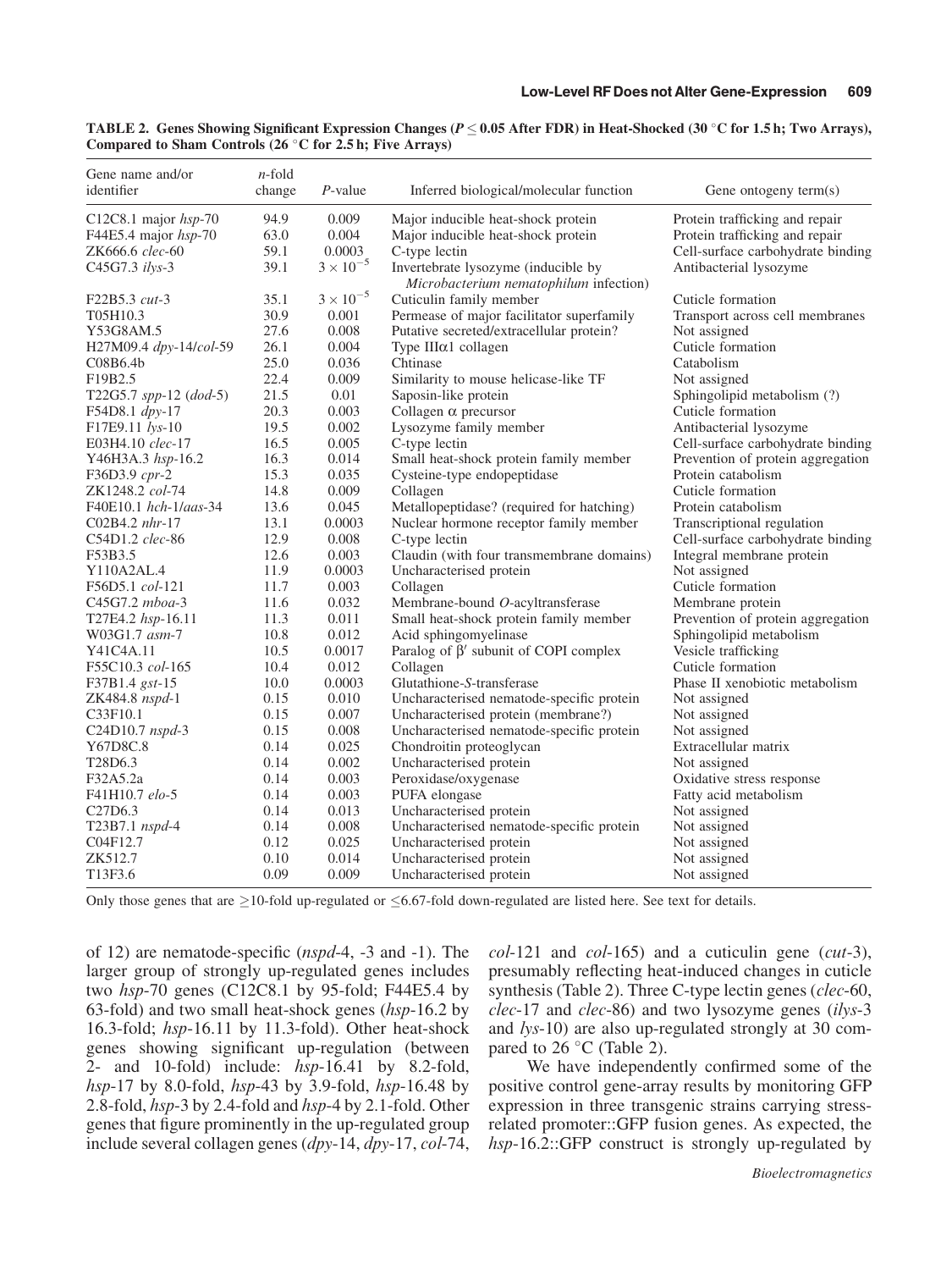mild heat shock at 30 °C—by  $\sim$ 25% after 3 h and by  $\sim$ 200% after 6 h (Fig. 3). This response appears slower and lower than implied by the gene-array results (7.2-fold), but in fact a considerable proportion of the background 'GFP' signal at 26  $\degree$ C is contributed by gut autofluorescence rather than low-level fusion-gene expression (hence the true extent of up-regulation is partially hidden by this background signal noise). Moreover, the GFP response is delayed relative to transcriptional changes in gene expression, because the GFP protein needs to be translated, correctly folded and auto-oxidised before any increase in fluorescence can be detected (a matter of hours rather than minutes). Thus, in essence, the results for heat-inducible hsp-16.2::GFP expression (Fig. 3) confirm the genearray data shown in Table 2. Similar experiments on strain PC161 (an hsp-16.1::GFP:lacZ double reporter strain) [David et al., 2003] revealed a similar but smaller up-regulation after 6 h at 30  $\degree$ C (data not shown). Figure 3 also confirms that two other stress-related genes, daf-16 (encoding a FOXO transcription factor central to the ageing pathway) and  $\exp-34A9 (=dod-16,$ a cytochrome P450 gene which is itself regulated by DAF-16) [Murphy et al., 2003; de Pomerai et al., 2008], show only marginal down-regulation at 30  $^{\circ}$ C (approaching twofold for  $daf-16$  after 6 h). The gene array data for these two genes suggest slight upregulation for cyp-34A9 (2.18-fold) and no change for daf-16 (although there are multiple transcripts from this gene and three of the four probe sets are not specific for *daf*-16). Broadly speaking, these independent controls confirm strong up-regulation



Fig. 3. Effect of heat shock at 30 $\degree$ C on expression of selected GFP reporters. Equal aliquots of transgenic worm strains carrying integrated hsp-16.2::GFP (CL2070), daf-16::GFP (TJ356) and cyp-34A9::GFP (BC20306) constructs were exposed at 26 or 30 °C for up to 6 h, and the GFP fluorescence measured after 3 and 6 h, as described in Materials and Methods Section. Relative fluorescence was normalised relative to the basal expression at 26 C after 3 h for each test strain. Each histogram bar shows the mean and SEM derived from four independent replicates. Each group of four bars (one strain) shows, from left to right, the relative GFP fluorescence at:  $-26$  °C after 3 h (set at 100%; no shading); 30 °C after 3 h (solid shading); 26 °C after 6 h (speckled); and 30 °C after 6 h (chequered).

Bioelectromagnetics

for hsp-16.2 but only minor changes for *daf*-16 and  $cvp-34A9.$ 

## **DISCUSSION**

The apparent changes in gene expression between matched sham and microwave-exposed samples are in all cases quantitatively small (Table 1). Such changes are rarely consistent across all five runs and mostly occur in only three (sometimes four) out of the five. Moreover, the known or inferred functions and gene ontogeny terms for the listed genes do not suggest any particular common targets. None of these apparent gene-expression changes is sufficiently large or consistent to justify real-time RT-PCR measurements of transcript levels in order to confirm a genuine change in gene-expression levels. A modest  $4-5$  °C increase in temperature provokes far more numerous changes in gene-expression profile, many of which are quantitatively much larger. This shows that the Affymetrix gene arrays used here can clearly identify major gene-expression changes provoked by fairly mild environmental perturbations. Furthermore, using GFP fusion strains, we have validated at least one case of significant up-regulation at 30 °C ( $hsp-16.2$ ) and confirmed that two other stress-related genes (daf-16 and cyp-34A9) are scarcely affected by mild heat (Fig. 3).

Given the fact that Affymetrix C. elegans gene arrays measure the levels of >22000 transcripts and that 5% of these are likely to show apparently significant  $(P<0.05)$  changes in expression levels by chance, we would expect to see  $\sim$ 1131 false discoveries under the null hypothesis that microwave exposure has no effect on gene expression levels in C. elegans. In reality, we observed even fewer apparently significant changes after microwave irradiation, as only 846 of the tests yielded  $P < 0.05$ . The q-values that we computed indicate that, if we were to reject the null hypothesis for any one of these 846 tests, the chance of making a false discovery would be at least  $64\%$   $(q > 0.641$  for all entries in Table 1). Furthermore, if we adjust the P-values using a standard correction for instances of multiple testing [Benjamini and Hochberg, 1995], none of the observed gene-expression changes remains significant ( $P = 0.873$  for all entries in Table 1). Thus, on statistical grounds, there is no reason to reject the null hypothesis for any of the genes considered. Whilst it is impossible to prove a negative (i.e. that there is no effect whatsoever), this study provides no clear evidence for microwave-induced changes in gene expression. Our negative conclusion is reinforced by the fact that five pairwise comparisons between exposed and sham conditions (each pooled from 3 separate runs, i.e., representing 15 runs in total) have failed to pinpoint any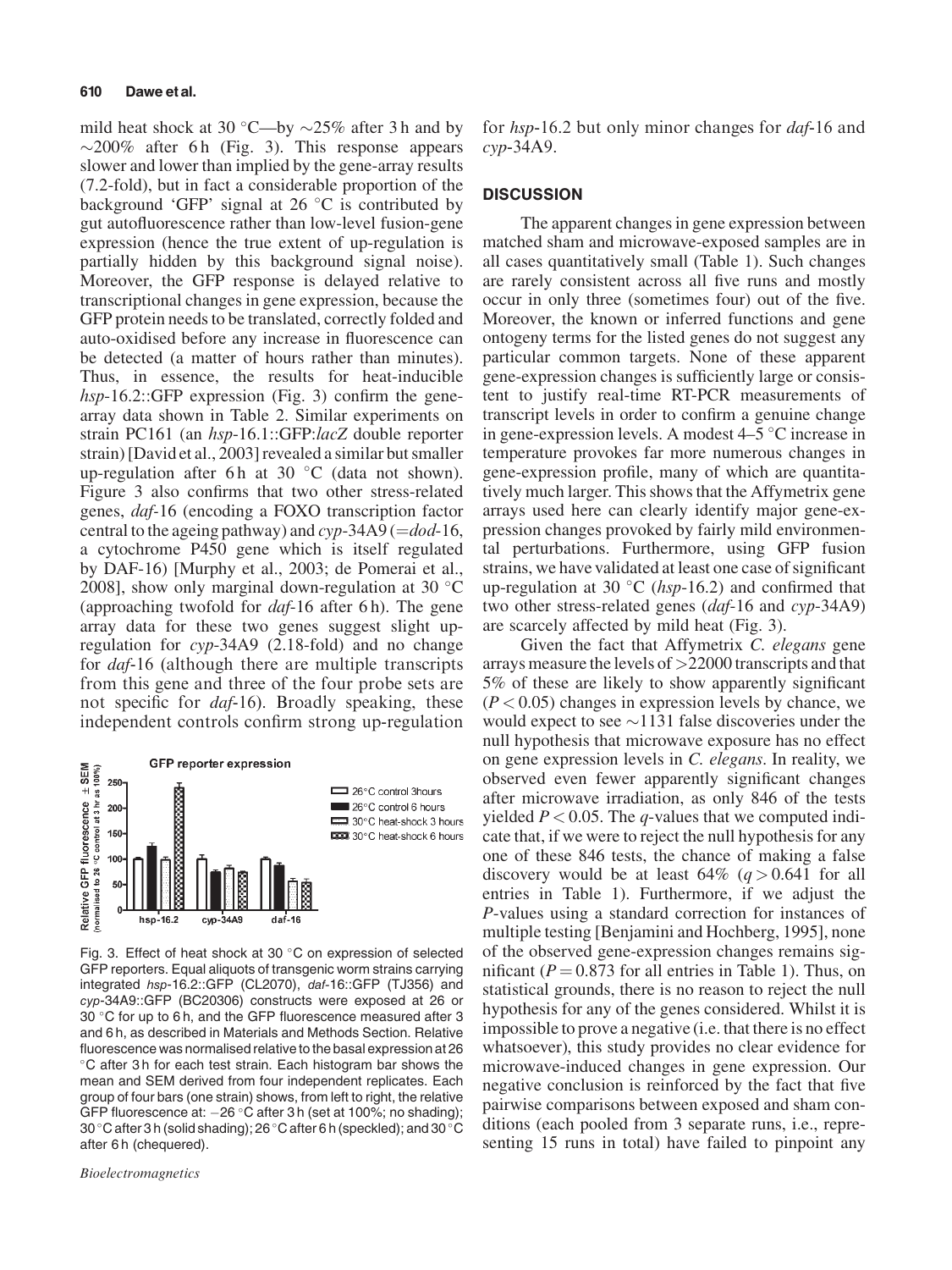consistent or significant changes in gene expression beyond those predicted by chance. This conclusion is unaffected by the inclusion or exclusion of two data sets (from runs one and three) that showed somewhat higher variance than in runs two, four or five. In fact, exposed and sham arrays from each run were generally more similar to each other than to the remaining four exposed or sham arrays (see condition tree plots presented as Supplementary Material 3A).

We also undertook a parallel study using mild heat -shock conditions (30 $^{\circ}$ C) for comparison against 26 °C controls (Table 2). Because heat induces rapid but transient changes in gene expression (especially for heat-shock genes) [GuhaThakurta et al., 2002], we chose a shorter 1.5 h exposure time rather than the 2.5 h used for microwave exposures (above). Though 30  $\degree$ C is well above the normal tolerance range for C. elegans, it is milder than the standard heat-shock conditions (33 or 35  $\degree$ C) tested in other gene-array experiments [Kim et al., 2001; GuhaThakurta et al., 2002]. Comparisons between the two 30  $\degree$ C arrays and the corresponding  $26 \degree C$  arrays reveal numerous up- and down-regulated genes, but unfortunately these do not remain significant after applying the Benjamini– Hochberg correction, suggesting that some or most may be false positives. The main reason for this is an unexplained disparity between the two  $26^{\circ}$ C sham arrays, in contrast to the two 30 $\degree$ C arrays which are closely similar (see condition tree plots presented in Supplementary Material 3B). We therefore re-analysed the gene-array data by comparing the two 30  $\degree$ C arrays against the original set of five  $26^{\circ}$ C sham controls from the main microwave experiment. This analysis reveals a total of 1585 changes in gene expression that are  $\geq$ 2-fold and remain significant after applying the Benjamini–Hochberg correction. Amongst the most strongly up-regulated genes are several encoding heat-shock proteins, cuticle components, C-type lectins and lysozymes (see Table 2). Thus a few functional categories predominate amongst the heat-inducible genes, in contrast to the very mixed bag showing marginal changes in response to microwave irradiation (Table 1).

In conclusion, this study provides no evidence for major changes in gene-expression following exposure of wild-type C. elegans to weak microwave fields (2.5 h) at 26 °C; SAR 0.9–2.7 mW kg<sup>-1</sup>). The slight changes observed are quantitatively small and likely to represent false positives. The fact that far more genes show marginal up-regulation than down-regulation might be consistent with the very small residual temperature rise  $(\sim 0.1 \degree C)$  experienced within the modified TEM cell during microwave exposure [Dawe et al., 2006], since a similar preponderance of up-regulated genes over down-regulated genes is also seen at 30  $^{\circ}$ C (Table 2). This does not exclude the possibility that some genes may show altered expression following exposure to stronger fields (of the order of  $2.0 \text{ W kg}^{-1}$ , as used in many other studies), nor that susceptible mutant strains might show greater sensitivity. However, despite its many advantages of convenience and excellent genetics, C. elegans may be too resilient as a test organism to offer sensitive biomarkers for microwave exposure and effect.

## ACKNOWLEDGMENTS

This work was supported by the UK Mobile Telecommunications Health Research (MTHR) initiative. The views expressed here are those of the authors and do not necessarily reflect those of the sponsors.

#### REFERENCES

- Belyaev I, Koch C, Terenius O, Roxstrom-Lindquist K, Malmgren L, Sommer W, Salford L, Persson B. 2006. Exposure of rat brain to 915 MHz GSM microwaves induces changes in gene expression but not double-stranded DNA breaks or effects on chromatin conformation. Bioelectromagnetics 27:295–306.
- Benjamini Y, Hochberg Y. 1995. Controlling the false discovery rate: A practical and powerful approach to multiple testing. J Roy Statist Soc Ser B (Methodol) 57:289–300.
- David H, Dawe A, de Pomerai D, Jones D, Candido EPM, Daniells C. 2003. Construction and evaluation of a transgenic hsp16-GFPlacZ Caenorhabditis elegans strain for environmental monitoring. Environ Toxicol Chem 22:111–118.
- Dawe A, Smith B, Thomas D, Greedy S, Vasic N, Gregory A, Loader B, de Pomerai D. 2006. A small temperature rise may contribute towards the apparent induction by microwaves of heat-shock gene expression in the nematode Caenorhabditis elegans. Bioelectomagnetics 27:88–97.
- de Pomerai D. 1996. Heat shock proteins as biomarkers of pollution. Hum Exper Toxicol 15:279–285.
- de Pomerai D, Daniells C, David H, Allan J, Duce I, Mutwakil M, Thomas D, Sewell P, Tattersall J, Jones D, Candido EPM. 2000. Non-thermal heat-shock response to microwaves. Nature 405: 417–418.
- de Pomerai D, Dawe A, Djerbib L, Allan J, Brunt G, Daniells C. 2002. Growth and maturation of the nematode Caenorhabditis elegans following exposure to weak microwave fields. Enzyme Microb Technol 30:73–79.
- de Pomerai D, Madhamshettiwar P, Anbalagan C, Loose M, Haque M, King J, Chowdhuri DK, Sinha P, Johnsen R, Baillie D. 2008. The stress-response network in animals: Proposals to develop a predictive mathematical model. Open Toxicol J 2:71–76.
- Edgar R, Domrachev M, Lash A. 2002. Gene Expression Omnibus: NCBI gene expression and hybridisation array data repository. Nucleic Acids Res 30:207–210.
- GuhaThakurta D, Palomar L, Stormo G, Tedesco P, Johnson T, Walker D, Lithgow G, Kim S, Link C. 2002. Identification of a novel cisregulatory element involved in the heat shock response in Caenorhabditis elegans using microarray gene expression and computational methods. Genome Res 12:701–712.
- Gul-Guven R, Guven K, Dawe A, Worthington J, Harvell C, Popple A, Smith T, Smith B, de Pomerai D. 2006. Effects of

Bioelectromagnetics